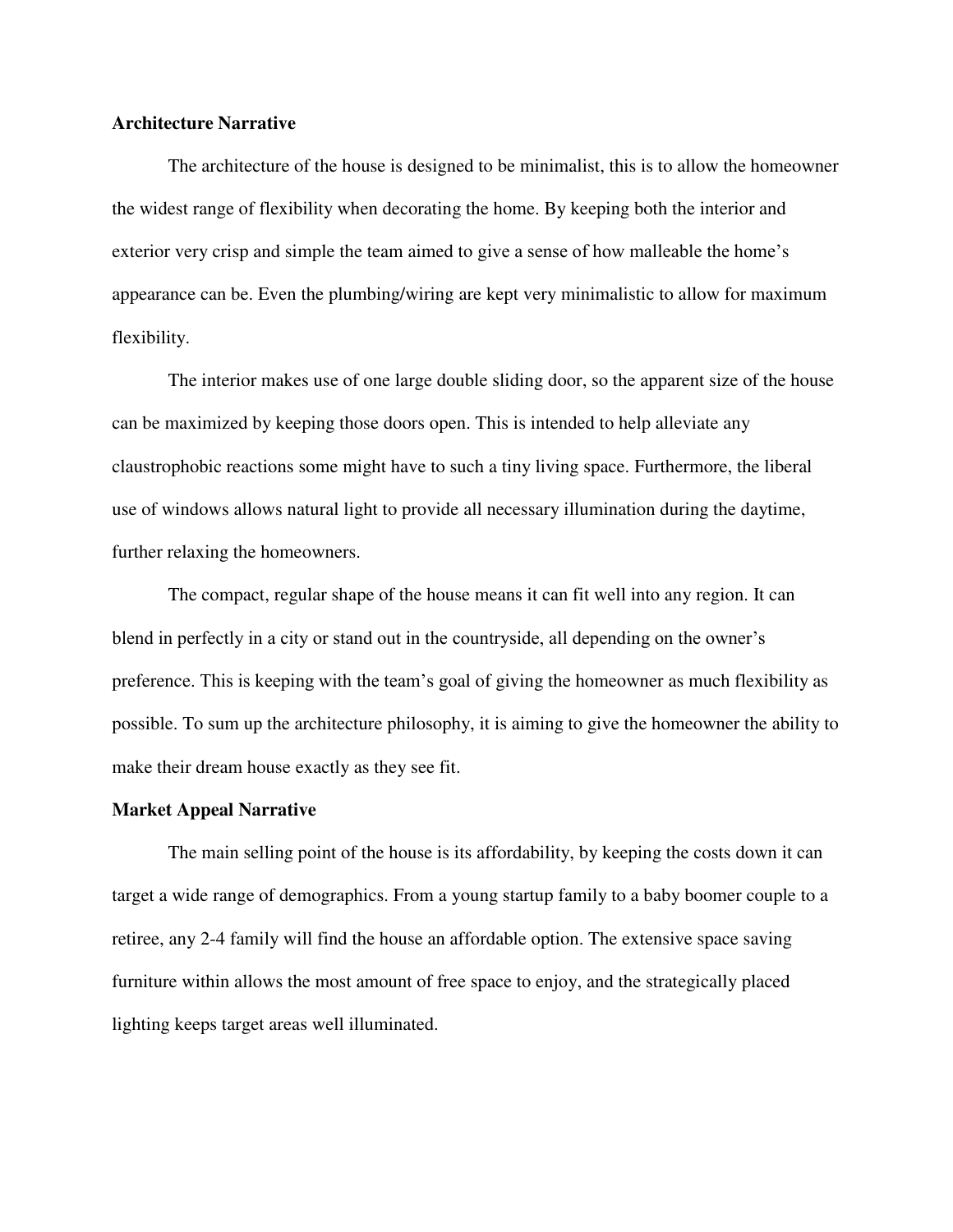The green energy is a big selling point as it reduces ongoing costs by virtually eliminating the electric bill. With its solar panel array and high efficiency appliances, the team aimed for a perfect mix of startup cost and ongoing cost. The houses low pitched roof is designed with New England climates in mind and is perfectly capable of holding up a heavy snowfall without damage. Despite this, the design is kept as simple as allowed to make construction smoother.

 Finally, by keeping the house within the standard U.S. oversized shipping envelope, the house can be (relatively) cheaply transported anywhere the roads go. The team's emphasis on keeping the house affordable is what we expect to be the biggest appeal.

## **Engineering Narrative**

 Froom the engineering perspective, a lot of focus went into maintaining the energy balance of the home. Under typical year round sun exposure and typical household appliance use, the home should come out as net zero. This was achieved primarily by optimizing lighting and high efficiency ovens and dryers, as those appliances are the largest consumers of energy in the house. Additionally the house utilizes an inline water heater, minimizing heat lost to the surroundings in the pipes.

 The HVAC system was also placed very strategically to maximize the efficiency of heating or cooling the house. Keeping it centrally located and in the largest open space may be a bit of an eyesore, but it ensures the whole house is kept at a comfortable temperature for its inhabitants.